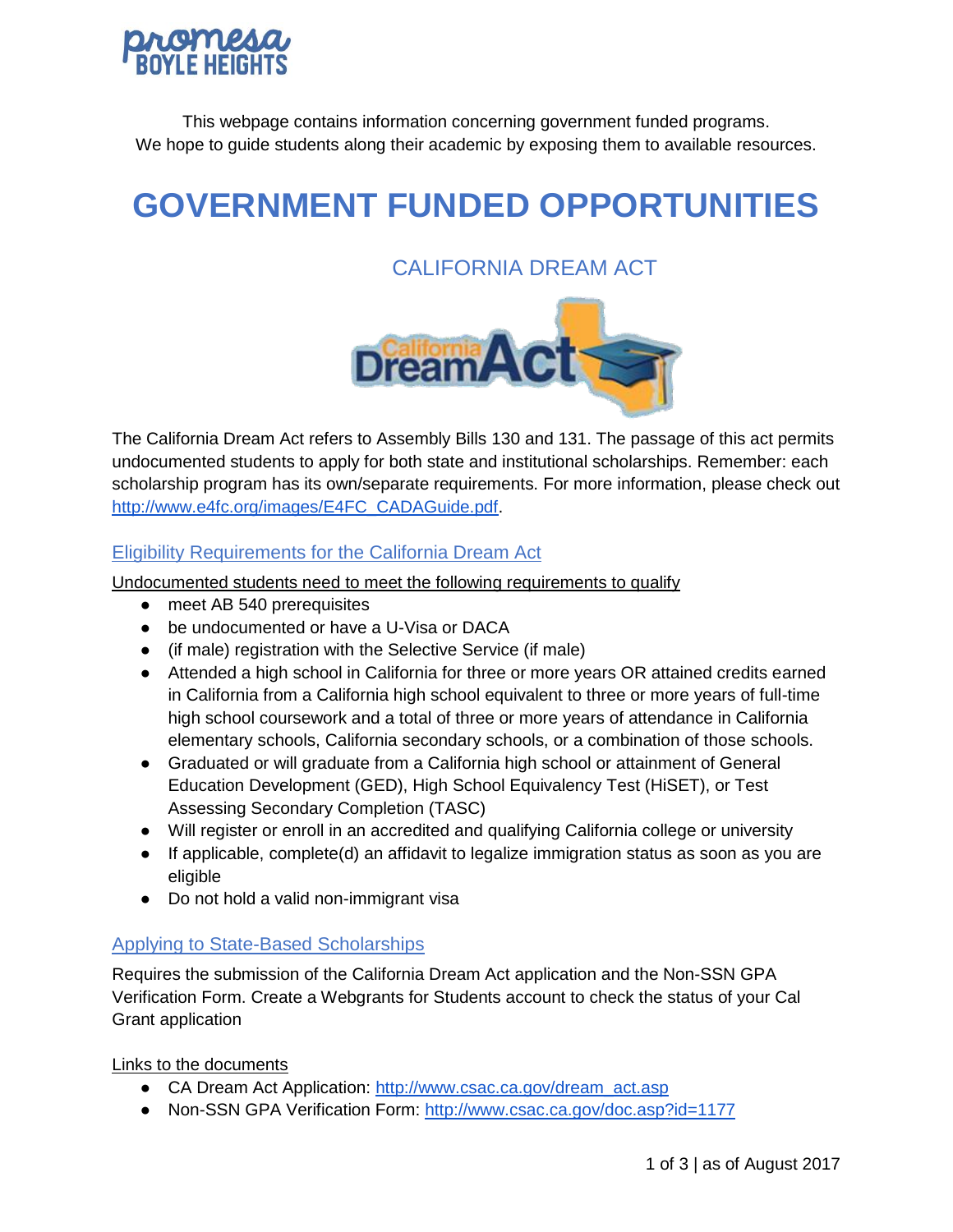● Webgrants for Students[:https://mygrantinfo.csac.ca.gov/logon.asp.](https://mygrantinfo.csac.ca.gov/logon.asp)

# DEFERRED ACTION FOR CHILDHOOD ARRIVALS (DACA)

Former president Barack Obama instituted the policy known as Deferred Action for Childhood Arrivals or D.A.C.A. to allow individuals who immigrated into the United States as children and meet certain requirements to request deferred removal for two years and a work authorization permit. DACA permits must be renewed every two years. Refer

<https://www.uscis.gov/humanitarian/consideration-deferred-action-childhood-arrivals-daca> for more information.

### Eligibility Requirements for DACA

Outlined requirements for the Deferred Action for Childhood Arrivals policy. All of the following requirements must be met in order to apply for DACA

- Were under the age of 31 as of June 15, 2012
- Came to the United States before reaching your 16th birthday;
- Have continuously resided in the United States since June 15, 2007, up to the present time
- Were physically present in the United States on June 15, 2012, and at the time of making your request for consideration of deferred action with USCIS
- Had no lawful status on June 15, 2012
- Are currently in school, have graduated or obtained a certificate of completion from high school, have obtained a general education development (GED) certificate, or are an honorably discharged veteran of the Coast Guard or Armed Forces of the United States
- Have not been convicted of a felony, significant misdemeanor,or three or more other misdemeanors, and do not otherwise pose a threat to national security or public safety.

#### Deferred Action for Childhood Arrivals and Trump Administration

#### Outlined information concerning the stance of D.A.C.A. amidst the Trump administration.

It is not clear as to whether or not the Trump administration will terminate DACA and what will be done with the information collected through DACA so far. The Undocumented Student Program at University of California, Berkeley does not recommend individuals with a recent criminal history because it may place you as a priority for removal from the United States. For more information, check out the website for the Undocumented Student Program at <https://undocu.berkeley.edu/legal-support-overview/what-is-daca/> or [http://e4fc.org/home.html.](http://e4fc.org/home.html)